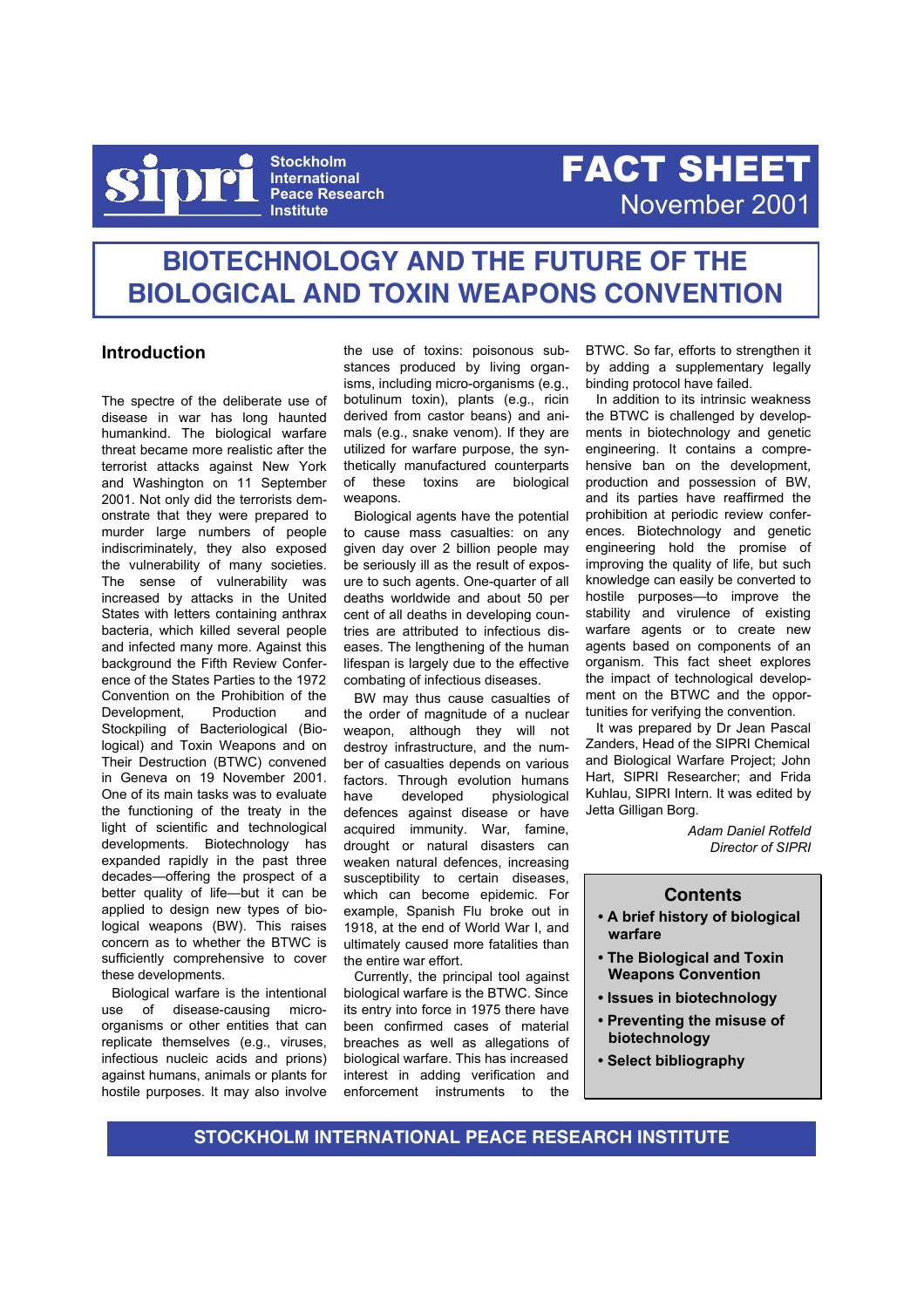# **A brief history of biological warfare**

#### *Early biological warfare*

Biological warfare may be almost as old as civilization. Until the end of the 19th century BW, as thought of today, were inconceivable because the propagation of disease was not understood. Consequently, there were no carriers (vectors) to manipulate. In antiquity, it was believed that epidemics were caused by bad odours emanating from the soil. This understanding of disease may have afforded military advantage by drawing the enemy into areas known to be particularly infectious in certain seasons.

Thucydides, for example, relates how the Athenians were forced to break their siege of Syracuse on Sicily after having suffered virulent epidemics during two consecutive summers. The Syracusians had reportedly succeeded in drawing the Athenians into the nearby disease-ridden marshes during the summer and autumn using the ruse of negotiating their surrender. Since it is likely that the defenders knew when they had to avoid the marshes, they may have exploited the inherent properties of living organisms to their military advantage. This suggests that a civilization will exploit nature to its advantage consistent with the way it understands it.

Until the early 20th century armies habitually lost more personnel to disease than to combat. The knowledge that disease can ravage even strong armed forces led to the practice of dumping animal carcasses in water supplies and the catapulting of corpses into besieged cities. These practices were fairly widespread during antiquity, the Middle Ages and the Renaissance. It has been suggested that the 14th century plague epidemic in Europe was caused in this way.

In 1346 Mongol forces allegedly catapulted plague-infested cadavers into the Genoese city of Caffa (now Feodosia) in the Crimea. No first-hand accounts of events inside Caffa exist, but the fleeing inhabitants carried the disease westward from one trading post to another to the Mediterranean. (The disease may also have been caused naturally by the transfer of the bacteria by fleas from rodents to the weakened inhabitants of Caffa.) During the 1861–65 US Civil War dead animals were used to pollute drinking water.

#### *The emerging understanding of disease*

In the 18th century there was growing understanding of disease as an unhealthy condition of the body. The causes of disease and many forms of propagation remained obscure, but the understanding led to the use of disease to attack opposing forces in the knowledge that one's own troops were less likely to suffer the same consequences. The European colonists observed during their exploration and occupation of the Americas that many Indian civilizations were virtually eradicated after their interactions.

There are several reports of the deliberate use of smallpox and other diseases as a means of warfare by all parties (including the British, the French and the Indians) during the wars in North America.

The new understanding of disease enabled its conscious manipulation for warfare purposes. (Biological warfare previously consisted of polluting the environment.) It also contributed significantly to health protection. Disease prevention took an important qualitative step with the development of a smallpox vaccine in 1798 (previously a process of inoculation was used

whereby 'matter' from a person suffering a mild smallpox attack was transferred to a healthy person). The dual-use potential of knowledge and information, today an important component of the BW proliferation threat, was thus evident.

Another aspect of the dual-use potential of health research manifested itself during the American War of Independence (1775–83). British troops, who had been vaccinated against smallpox, enjoyed an important strategic advantage for several years until George Washington ordered his troops to be vaccinated. Health protection became a major factor in winning military campaigns.

By 1914 microbiology had advanced considerably: major bacterial diseases had been isolated and cultivated; the existence of viral diseases had been discovered (although the pathogens were not well understood); and parasitic diseases were being studied. There was an improved understanding of disease transmission, which also contributed to better prophylaxis, prevention and countermeasures. The insights and new techniques were applied for hostile purposes in World War I, although the sabotage operations were not directed against humans.

German operatives inoculated horses and livestock destined for the war fronts with anthrax and glanders in the USA. There were several other Allied allegations of German sabotage operations with biological agents, but the evidence is inconclusive.

During the period between the two world wars (1918–39) the first apprehensions about BW programmes were expressed. The better understanding of disease transmission in the 1920s and 1930s and the experience of the Spanish Flu epidemic at the end of World War I increased concern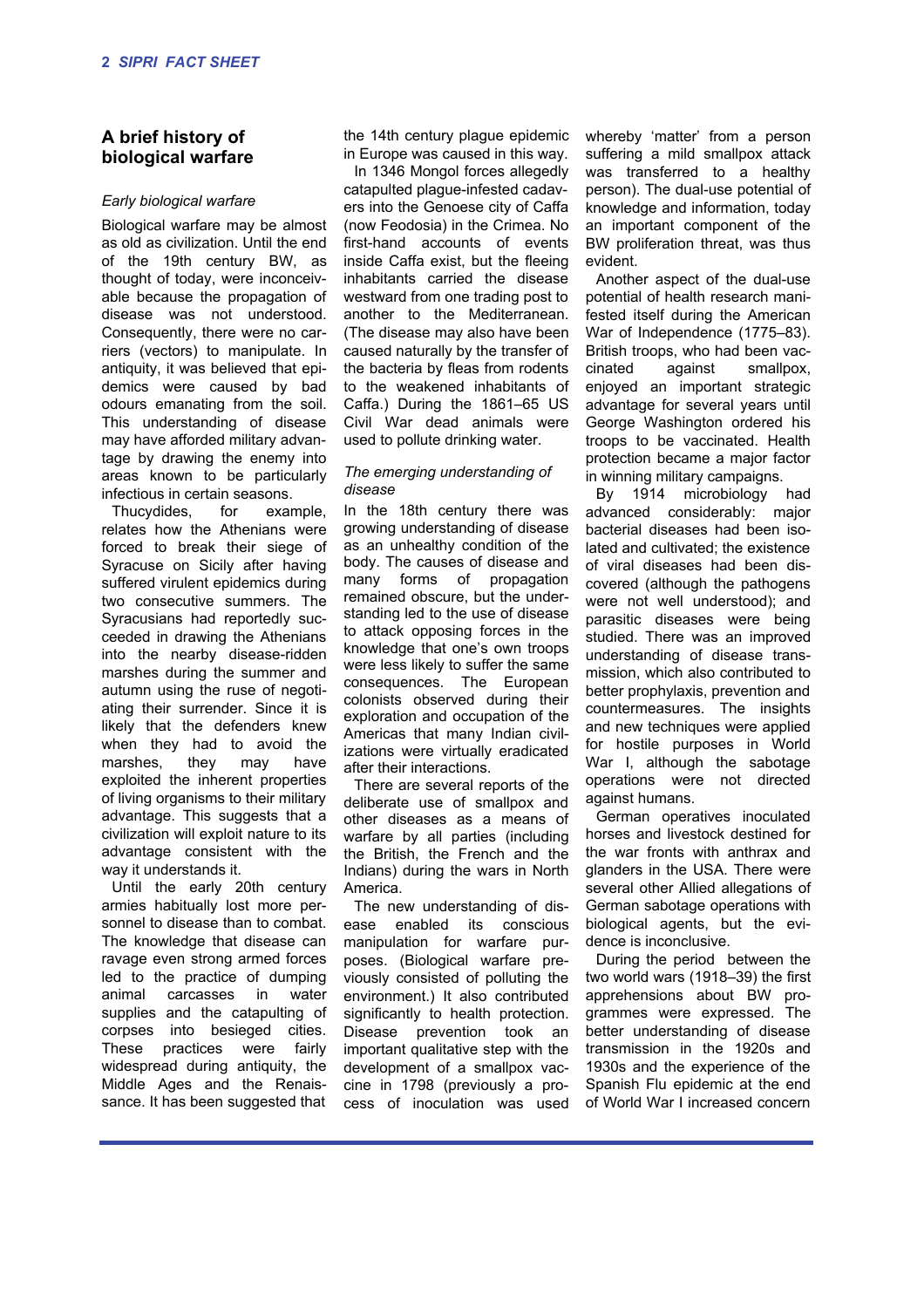about biological warfare. Based on faulty intelligence and fear of vulnerability, several countries—including France, Germany and the United Kingdom—began to consider the feasibility of biological warfare and the suitability of certain pathogens for weaponization.

Germany's research and development (R&D) was uncoordinated throughout World War II and did not result in a usable biological weapon. However, Canada, the UK and the USA pooled their resources in what was to become a major BW R&D programme. Apart from a limited British retaliatory capability to infect German cattle with anthrax, the Allies produced no operational offensive BW before the end of the war.

Japan was the only country with a dedicated long-term offensive BW programme. Its R&D of agents and dissemination devices began in the early 1930s and lasted until the end of World War II. Although Japan conducted human experiments and tested BW during military operations in China and against Soviet troops, it made no more progress than the Allies. The USA also granted the head of the Japanese BW programme immunity from prosecution for war crimes in hope of gaining more detailed information.

#### *Developments after World War II*

After World War II the Soviet Union and the USA (and, initially, also the UK) were the principal states continuing R&D and production of offensive BW. The USA formally halted its programme in 1969 and proceeded to destroy its existing BW stockpiles. This helped to pave the way for the 1972 BTWC. The USSR did not reciprocate and accelerated its BW armament programme despite the fact that it is one of the three co-depositaries of the BTWC (with the UK and the USA). The programme survived the 1991 breakup of the Soviet Union. Despite assurances by the Russian leadership, there remains considerable doubt as to whether Russia has terminated all of the activities prohibited under the BTWC.

After World War II most secondtier powers in Europe gradually abandoned their offensive BW programmes as they joined military alliances—the North Atlantic Treaty Organization (NATO) and the Warsaw Treaty Organization (WTO)—and relied on the respective nuclear deterrents for their security. Nevertheless, many of these countries continue to work on biological defence, protection and prophylaxis. These activities are expressly permitted by the BTWC.

Few countries other than those that had begun BW-related investigations during the inter-war years are known to have started new biological warfare programmes, but several of these countries are located in the highly volatile Middle East region. Concerns about such activities were significantly heightened in the 1990s. After the 1991 Persian Gulf War, international inspections by the United Nations Special Commission on Iraq (UNSCOM) revealed the advanced and extensive nature of Iraq's BW programmes. Iraq continues its efforts to retain its biological warfare capability, which has resulted in the loss of billions of dollars in oil revenue under UN-imposed sanctions as a consequence.

The list of countries with a chemical or biological warfare programme changes continuously, and it is difficult to make firm statements about which countries possess such weapons. Claims of proliferation may refer to a past programme or an allegation of use made decades ago.

Nevertheless, there is a degree of consensus about the identity of the chemical and biological weapon (CBW) proliferators. There is greater uncertainty about whether the programmes are offensive or defensive and about their level of sophistication. It is also unclear at what point a country should be considered a CBW state. The criteria to be considered include: if it has the scientific, technological and industrial base to support a CBW programme; if it has an R&D programme; if it produces or stockpiles CW and BW; if its armed forces possess deployable CW and BW; or if there is clear evidence that such weapons have been assimilated into military doctrine. The criteria by which a state is judged may differ from country to country. A country which has an antagonistic relationship with the state making the intelligence assessment is at greater risk of being deemed a proliferator than one which enjoys a friendly relationship. The perceived intent of a state is a major subjective component of threat assessment.

Recent US proliferation analyses have listed 20 to 25 countries that have or may be developing nuclear, biological, or chemical (NBC) weapons or their missile delivery systems. As the figures now usually comprise four categories of weapons, it has become more difficult to isolate the CBW component. The 1997 edition of the US Department of Defense publication *Proliferation: Threat and Response* listed seven countries as having a BW programme: China, India, Iran, Iraq, North Korea, Pakistan and Russia. Several countries are conspicuously absent from these lists. Egypt, Israel, South Korea and Taiwan were not included although they were named in the August 1993 Office of Technology Assessment report *Proliferation of*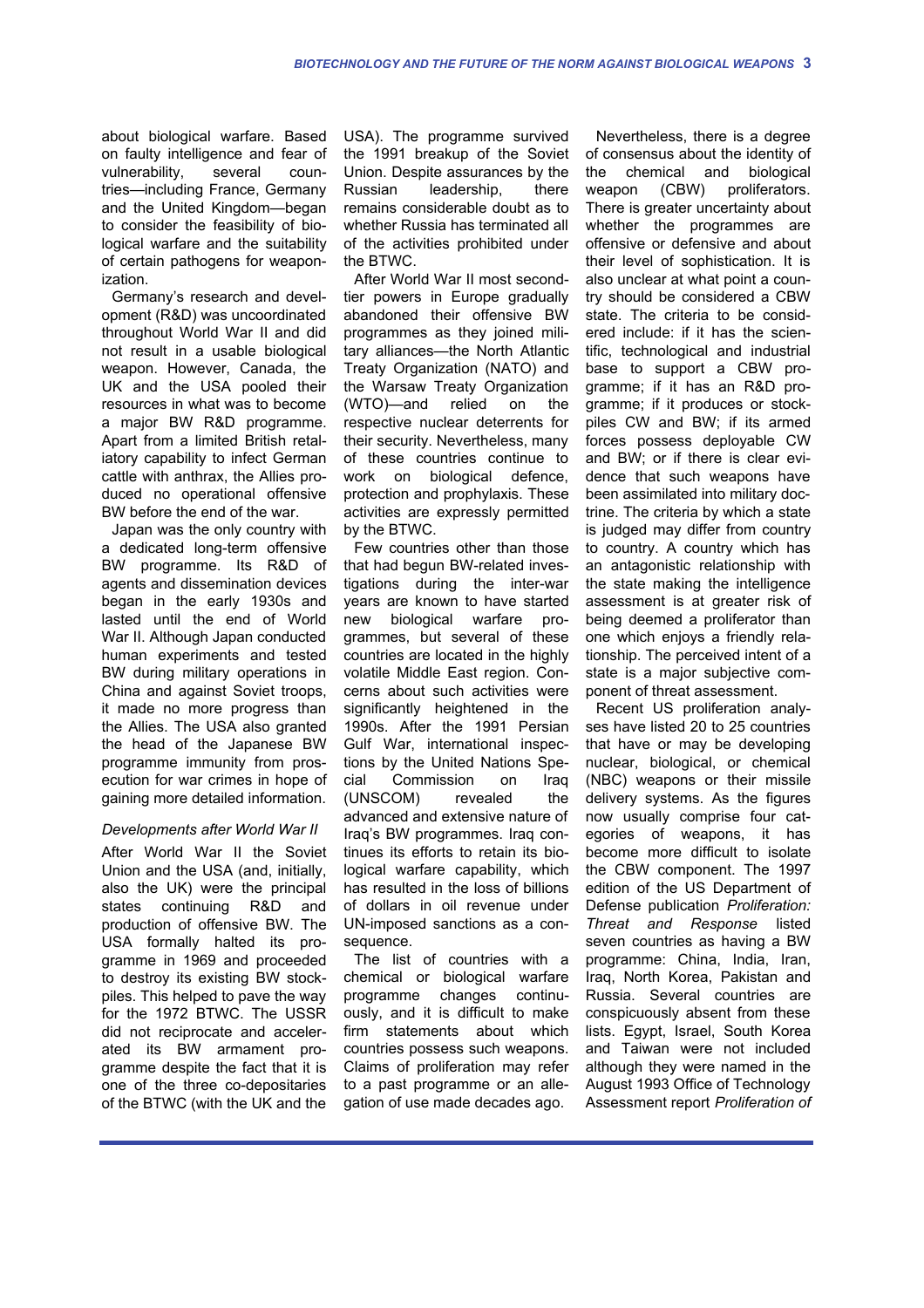*Weapons of Mass Destruction: Assessing the Risks*.

In the opening plenary session of the Fifth Review Conference of the BTWC, on 19 November 2001, the USA publicly accused Iran, Iraq, North Korea, Libya, Sudan and Syria of having offensive BW programmes. It also stated that there were several other proliferators but refused to name them.

# **The Biological and Toxin Weapons Convention**

The first international agreement to focus on BW was the 1925 Protocol for the Prohibition of the Use in War of Asphyxiating, Poisonous or Other Gases, and of Bacteriological Methods of Warfare (Geneva Protocol). It does not address the issue of BW development, production and storage nor does it contain a verification mechanism. In the 1930s disarmament negotiations under the auspices of the League of Nations failed, and the subject of BW disarmament remained dormant until the late 1960s, when the extensive use of anti-plant and riot-control agents in the Viet Nam War prompted the UN General Assembly to take up the question of CBW disarmament.

The current regime against BW consists of several legal instruments. At the heart of this regime is the BTWC. The Geneva Protocol remains relevant, since the BTWC does not explicitly prohibit the *use* of BW in armed conflict. Since the entry into force of the BTWC in 1975 the understanding that BW cannot be used under any circumstances has gained strength as many states have withdrawn their reservations to the Geneva Protocol with respect to the use of BW.

The continued relevance of the Geneva Protocol to the BW regime was also enhanced by UN General Assembly Resolution A/RES/42/37 of 30 November 1987. It empowers the Secretary-General 'to carry out investigations in response to reports that may be brought to his attention by any Member State concerning the possible use of chemical and bacteriological (biological) or toxin weapons that may constitute a violation of the 1925 Geneva Protocol or other relevant rules of customary international law in order to ascertain the facts of the matter, and to report promptly the results of any such investigation to all Member States'. The resolution was adopted in the light of the many allegations of chemical warfare in the 1980–88 Iraq–Iran War and the perceived need for the UN Secretary-General to authorize the investigation of these allegations without formal backing by the Security Council.

Toxin weapons are also covered by the 1993 Chemical Weapons Convention (CWC), which entered into force on 29 April 1997. The CWC contains extensive verification provisions and restrictions on the transfer of such agents.

#### *The strengths and weaknesses of the BTWC*

The BTWC was opened for signature on 10 April 1972 and entered into force on 26 March 1975. As of November 2001, 144 states have ratified or acceded to the BTWC, and another 18 states have signed but not ratified the convention.

The BTWC is a weak treaty because it lacks verification and enforcement mechanisms. A transparency mechanism establishing a monitoring regime was rejected by the USA in the summer of 2001 because it would negatively affect US national interests.

Despite this inherent weakness the BTWC encompasses a com-

prehensive prohibition on preparation for biological warfare. At the heart of the BTWC regime lies the obligation of Article I, which specifies that states parties cannot acquire or retain BW under any circumstances. The Fourth Review Conference of States Parties, held in 1996, formally expanded the interpretation of this article to cover BW use. The negative security guarantee is reinforced by the requirement in Article II to destroy or divert all BW to peaceful uses and by the non-proliferation provision of Article III. The value of these guarantees is limited by the absence of verification instruments.

The BTWC contains tools to deal with compliance concerns. Under Article V parties may consult and cooperate with each other to resolve an issue or may undertake to resolve the concern through appropriate international procedures within the framework of the UN and in accordance with its Charter. The Third Review Conference of the BTWC (1991) adopted a procedure to strengthen Article V.

Another cornerstone of the BTWC is Article X. It gives the parties the right to participate in the fullest possible exchange of equipment, materials, and scientific and technological information of relevance to the convention for peaceful purposes and encourages the parties to facilitate such exchanges. Article X also orders the parties to implement the BTWC so that the economic or technological development of the parties is not hampered. The implementation of Article X has become more contentious because biotechnology plays an increasingly dominant role in economic and societal development but may also make it easier for a state to acquire an offensive biological warfare capability or to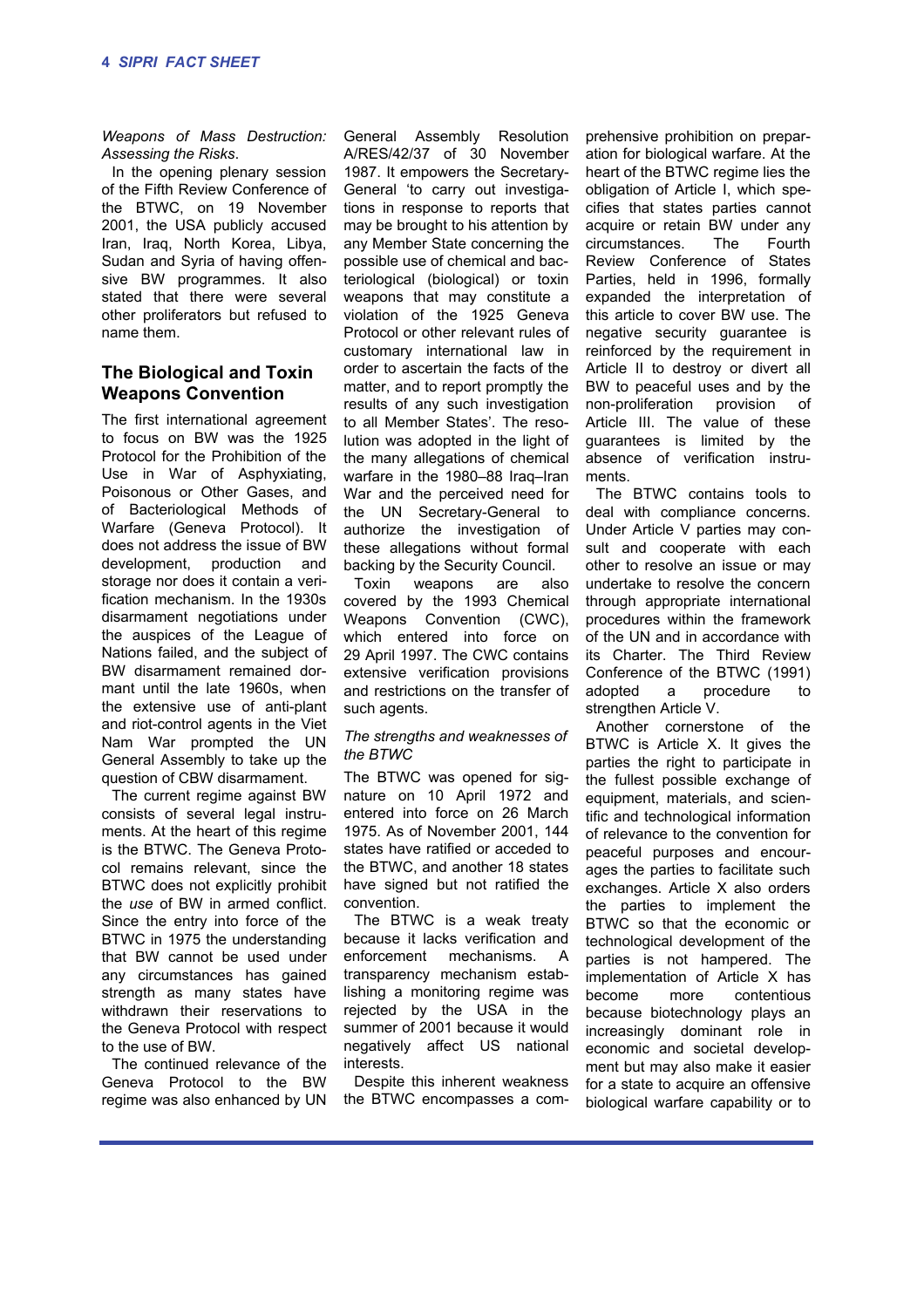develop novel types of agents. The export controls imposed by a number of industrialized states to prevent BW proliferation are viewed by some developing countries as discriminatory and a violation of the obligation not to hamper their economic or technological development.

Despite its intrinsic weaknesses the BTWC has been able to retain its relevance through the periodic review conferences, at which the parties interpret the treaty provisions in the light of political and technological developments or try to devise mechanisms to enhance confidence in the treaty.

#### *Review conferences*

The BTWC, which is of unlimited duration, specifies in Article XII that a review conference of the states parties was to be held within five years after entry into force. The First Review Conference took place in 1980. The Second Review Conference was held in 1986, and since then review conferences have been held at five-year intervals. The parties review the operation of the treaty in order to ensure that the purposes of the treaty are being realized, taking into account relevant new scientific and technological developments.

The review process has reaffirmed the applicability of the core prohibition of Article I to the rapid developments and discoveries in the field of biotechnology. A major breakthrough in genetic engineering was reported shortly after the conclusion of the negotiation of the BTWC; since then biotechnological products, applications and processes have multiplied exponentially. Concern has grown that the new techniques could be applied for nonpeaceful purposes. The information about the genetic manipulation of pathogens that was revealed by some senior scientists in the BW programme of the former Soviet Union who defected to the West underscores the need to continuously revisit and maintain the effectiveness of the core prohibition of the BTWC.

The absence of verification measures was highlighted in 1979 by the outbreak of anthrax near Sverdlovsk (now Yekaterinburg), which the West attributed to a prohibited Soviet military programme, as well as by US claims that Soviet client states were waging biological warfare in South-East Asia. In 1992 President Boris Yeltsin all but acknowledged that the former Soviet Union, despite the fact that it is a co-depositary of the BTWC, had continued an offensive BW programme. Serious concern continues to exist about Russia's compliance with the convention. The trilateral investigation exercises, which were agreed by the three co-depositaries of the BTWC, have ceased, thus leaving unresolved suspicion of Russian non-compliance. After the Gulf War, UNSCOM uncovered an extensive Iraqi offensive BW programme. These findings proved the reality of BW proliferation. The March 1995 nerve agent attacks in the Tokyo underground and the subsequent realization that the religious sect responsible for them was also seeking to acquire BW have heightened awareness of proliferation to substate actors.

The review conferences have attempted to increase the transparency of activities relevant to the BTWC on a voluntary basis. During the Second Review Conference the states parties agreed on annual data exchanges to serve as confidence-building measures (CBMs). However, participation in these politically binding CBMs and transparencybuilding measures has been

limited and in most cases is not systematic.

#### *VEREX*

The demonstrated inadequacy of the voluntary CBMs prompted the 1991 Third Review Conference to create the Ad Hoc Group of Governmental Experts to Identify and Examine Potential Verification Measures from a Scientific and Technical Standpoint (VEREX). The group met four times between March 1992 and September 1993. Its final report listed 21 measures, intended to provide the basis for promoting compliance with the BTWC.

In September 1994 a special conference of parties to the BTWC was held to consider the final VEREX report. The special conference decided that an Ad Hoc Group (AHG) of states parties should further develop such measures and consider the possibility of a legally binding instrument to strengthen the BTWC.

#### *The Ad Hoc Group*

Between January 1995 and August 2001, the AHG met in regular session 24 times and elaborated a draft protocol text which eventually contained over 200 pages. Initially, the AHG was mandated only to further develop the potential verification measures identified by VEREX and to explore the possibility of creating a legally binding instrument to strengthen the BTWC. After the Fourth Review Conference, in 1996, the AHG received a mandate to negotiate the legally binding instrument (the BTWC protocol) and was requested to complete its work before the Fifth Review Conference (19 November to 7 December 2001). In the summer of 2001, the USA formally rejected the draft protocol. Its principal objections were that the verification provisions were weak, the measures to protect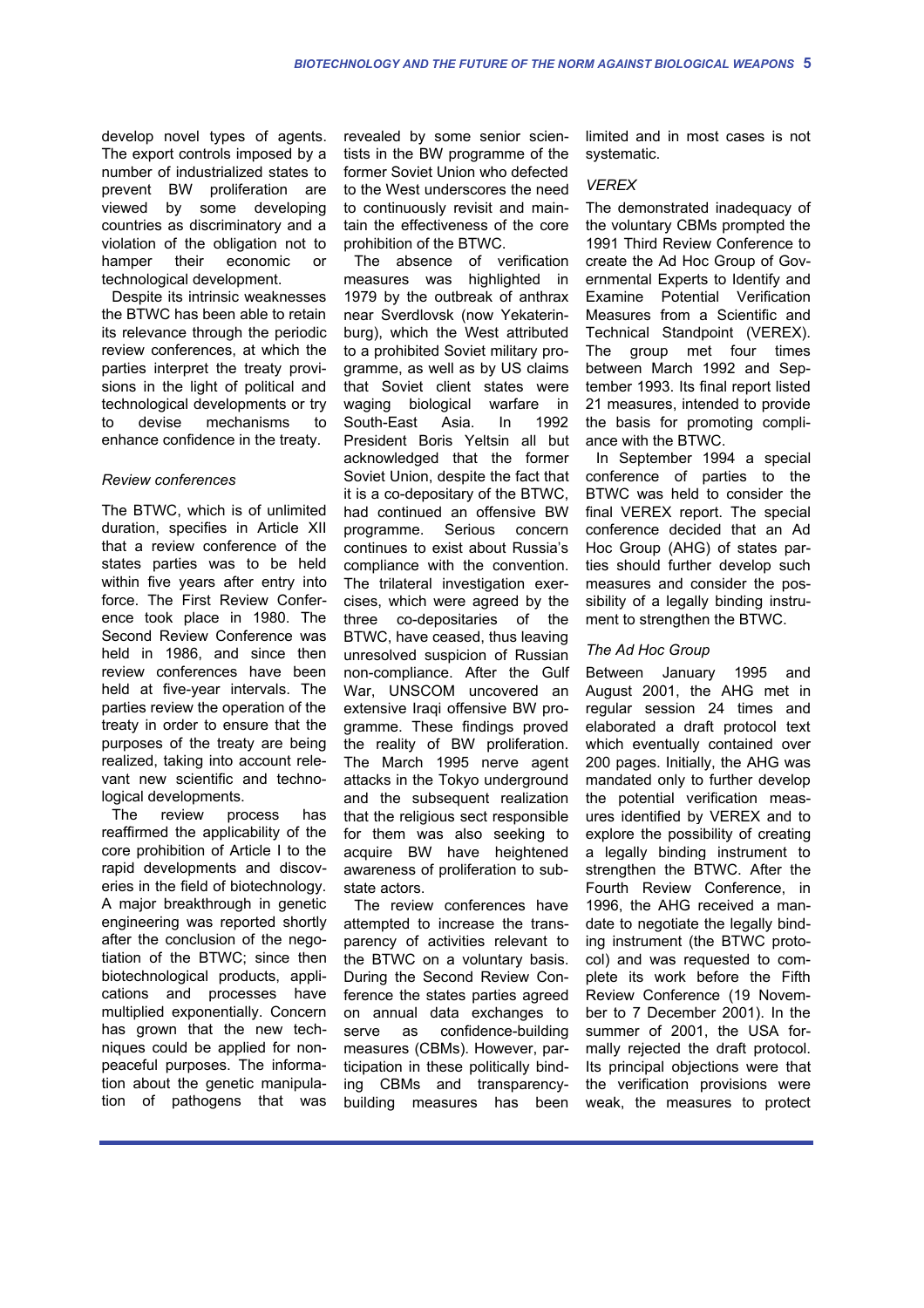confidential business information and other sensitive information were inadequate, and the implementation of national export controls and informal export control arrangements (e.g., the Australia Group) could be hindered by participation in the BTWC protocol. As a consequence of the US action, it is unlikely that agreement on a protocol will be reached in the near future.

The BTWC protocol, as envisaged by the AHG, would have been implemented by an Organization for the Prohibition of Biological Weapons (OPBW). Confidence in compliance would have been generated by means of declarations, visits and investigations. The parties to the BTWC protocol would have been required to submit both an initial and annual declarations on their BW programmes. In the initial declaration, parties would have had to provide information on past offensive and defensive BW programmes. Annual declarations were to have included information on:

**•** national biological defence programme(s) and/or activities against bacteriological (biological) and toxin weapons conducted in the previous year;

**•** certain maximum-biological, high-biological and plantpathogen containment facilities that work with pathogens or toxins listed in the protocol; and **•** certain production facilities.

Since biological agents can usually be grown quickly over a short period of time using small initial quantities, basing declarations on quantitative thresholds is of limited value. Partly for this reason the protocol was structured with a view to ascertaining the capabilities of a party, as opposed to quantitative declaration thresholds.

# **Potential BTWC verification measures**

#### *Off-site measures*

• Information monitoring: surveillance of publications and legislation; data on transfers and transfer requests and on production; multilateral information sharing; and exchange visits

- Data exchange: declarations, including notifications, data on transfers and transfer requests and on production
- Remote sensing: surveillance by satellite and aircraft; and groundbased surveillance
- Inspections: sampling and identification; observation; and auditing

#### *On-site measures*

- Exchange visits: international agreements
- Inspections: interviewing; visual inspections, including observation and surveillance by aircraft; identification of key equipment; auditing; sampling and identification; and medical examination
- Continuous monitoring: By instruments, including ground-based surveillance; and by personnel

The text envisaged three types of visit by inspectors to protocolrelevant sites: randomly selected transparency visits, voluntary assistance visits and declaration clarification procedures. The main purpose of these on-site visits was to ensure the completeness and correctness of the submitted declarations, and hence to generate confidence in the compliance of the other parties. Under the AHG chairman's composite text the OPBW would have conducted a maximum of 120 randomly selected transparency visits each year with a maximum of 7 visits per country. The draft protocol also provided for two types of investigation to address cases of suspected noncompliance: field and facility investigations. Investigationrelated provisions dealing with the timing, degree of access and procedures for the Executive Council of the OPBW to allow or disallow an investigation were complicated and never fully resolved. The tension between the nonproliferation obligation in Article III of the BTWC and the right to

technology transfers under Article X was constantly present during the negotiation of the projected protocol.

Each party would have been required to provide the Technical Secretariat of the OPBW with information on its domestic implementing legislation and other regulations governing the transfer of agents, toxins, equipment and technologies relevant to Article III of the BTWC. The transfer guidelines would have been essentially voluntary. They would have required end-user certificates, written commitments by receiving parties not to retransfer the specified items, and information on the receiving party's laws and regulations. The guidelines would also have been restricted to certain types of equipment, such as 'fermentors or bioreactors designed to prevent the release of aerosols with a total internal volume of 100 litres or more' or 'aerosol analytical equipment designed to determine the size of aerosol particles up to 20 microns in diameter that contain microorganisms or toxins'. In addition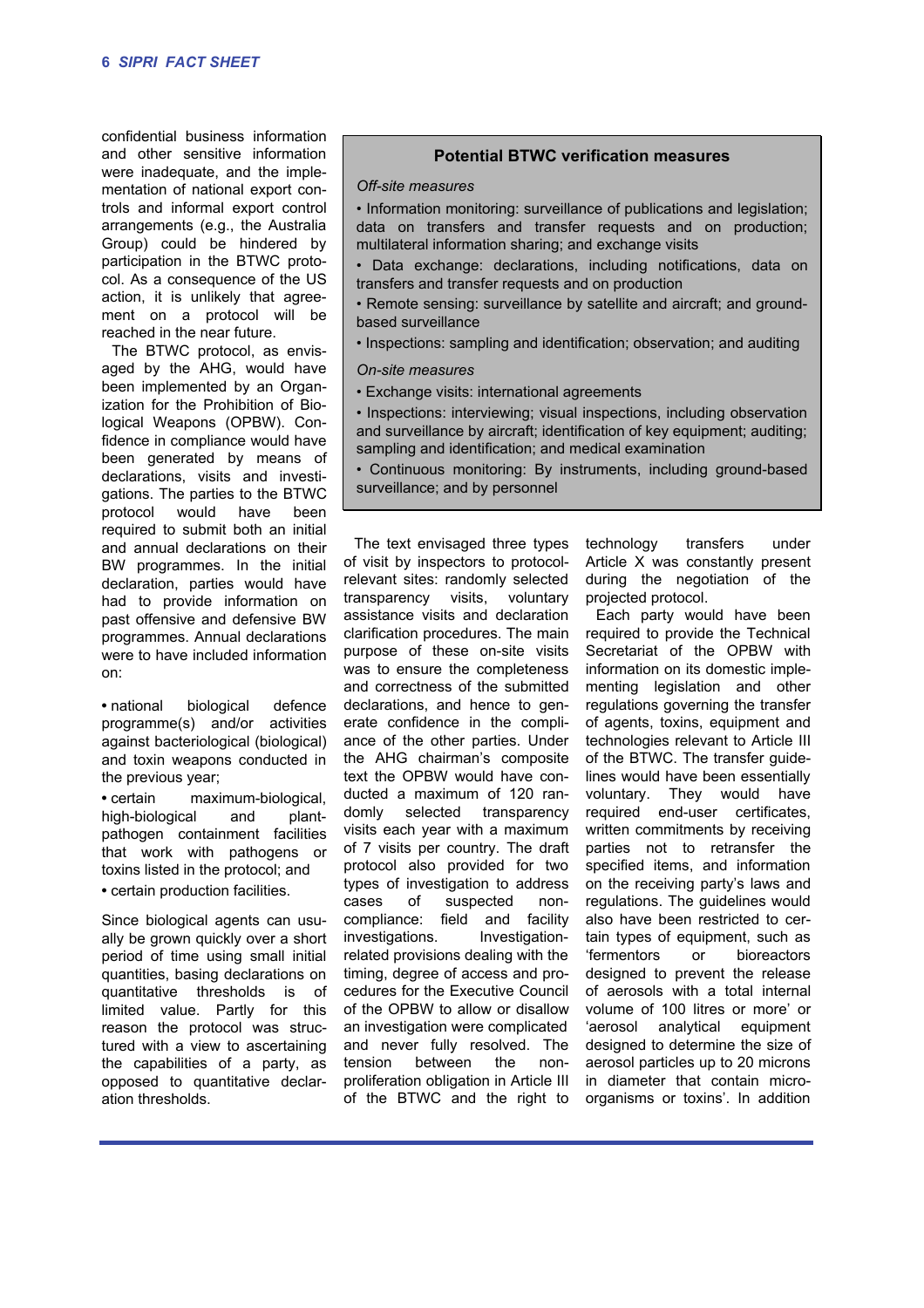to transfer guidelines, Article VII contained provisions for voluntary notifications among parties of aggregate data on certain exports or authorizations for export of selected equipment for prophylactic, protective or other peaceful purposes in order to promote transparency and act as a CBM among parties.

With respect to scientific and technological exchange for peaceful purposes and technical cooperation, parties would have been required to promote and support a list of activities.

In order to avoid hampering economic and technological development, parties to the protocol would have had to ensure that, individually or collectively, they did not take discriminatory measures that are incompatible with the obligations of the BTWC. The draft protocol envisaged the establishment of a cooperation committee within the OPBW to oversee the implementation of Article X of the BTWC. This initiative was highly controversial.

The protocol was negotiated as a confidence-building regime designed to enhance transparency, not as a verification regime. This was done for a number of reasons, including a desire by many delegations to protect confidential business information, doubts that compliance could be<br>definitively and consistently definitively and consistently demonstrated by a single on-site inspection, and the dual-use nature of many of the treatyrelevant technologies that can, in principle, be used for both peaceful and non-peaceful purposes.

# **Issues in biotechnology**

Biotechnology may be broadly defined as any technique that uses living organisms (or parts of organisms) to make or modify products, improve plants or ani-

### **Examples of biotechnology**

#### *Enabling technologies*

- Automated sequencing
- Bioinformatics: storage and analysis
- Combinational chemistry and high throughput screening
- DNA/protein chips

*Technological application*

- Medicine: vaccines and treatment such as gene therapy
- Agriculture: biocontrol and plant innoculants
- Bioremediation
- Industrial production
- Defence: protection and detection

mals, or develop micro-organisms for specific uses. In the narrow sense of the industrial use of recombinant deoxyribonucleic acid (rDNA), cell fusion and novel bioprocessing techniques, its history goes back less than three decades.

In 1973 the first gene was cloned; three years later Genentech, the first company to exploit technology based on rDNA, was founded in the USA. In a move that would prove to have a major impact on the creation of a verification regime for the BTWC, the US Supreme Court ruled in 1980 that micro-organisms may be patented. The same year the first patent for the construction of rDNA was awarded to Genentech. The Federal Republic of Germany and the UK targeted biotechnology for R&D in 1980, followed by Japan in 1981. By the end of 1981, more than 80 biotechnology companies had been established worldwide.

In 1982 the first animal vaccine and pharmaceutical product (human insulin) based on rDNA technology was approved for use in Europe and the USA. Since then, the number of companies and the range of technologies being explored and applied has increased dramatically.

The biotechnology revolution has continued along two main lines: genomics and proteomics. Rapid DNA sequencing technology laid the foundation for genomics. The genome is the total genetic material possessed by an individual organism. Each cell contains a complete copy of the genome, which consists of chromosomes that, in turn, contain genes. Genomic information can be extracted from the cells of organisms and then analysed and catalogued.

Proteomics is the systematic analysis of the protein expression of healthy and diseased tissues. The proteome is the complete profile of proteins expressed in a given tissue, cell or biological system at a given time. Proteins are any of a very large group of complex combinations of amino acids. They are basic constituents of living organisms and are necessary for the chemical processes carried out by them.

Genome sequencing projects are providing insight into amino acid sequences, although full knowledge of their structure and processes is required to understand the biological role of proteins. This will, in turn, improve the understanding of disease. Protein therapy will probably play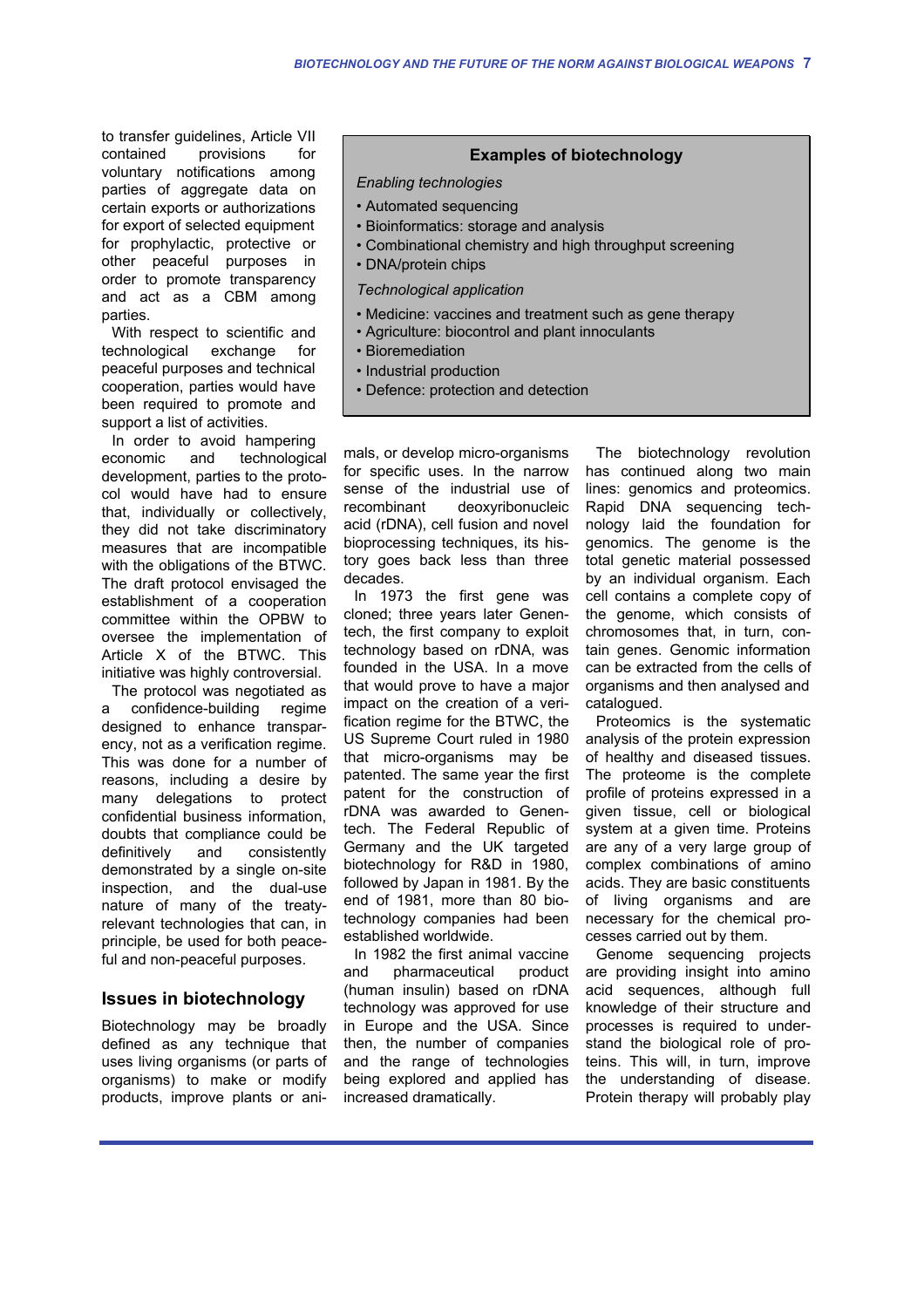an important part in the future treatment of disease. Because protein therapy can specifically target diseased cells or tissue, the destruction of healthy cells or tissue can be prevented.

Genomics and proteomics are powerful experimental and modelling techniques that enable the modification of living organisms and their products in precise and predictable ways. They also enable small molecules to be designed to interact in specific ways with proteins in order to predictably alter their functioning.

#### *The potential application of biotechnology for biological warfare*

The core of the future biological warfare threat will probably not consist of large weapon stockpiles. It will more likely be the capability to produce warfare agents (and their antidotes or prophylaxis) on a large scale in a short time frame or in a crisis. Biotechnology may improve biological warfare capabilities through product and process improvements. Product improvements may involve the genetic modification of pathogens or the creation of novel agents and vectors, as well as the development of new equipment for analysis and production. Process improvements relate to the way in which the agents are manufactured. Optimization of production processes could lead to the manufacture of larger batches in a shorter period of time or to the use of smaller, less conspicuous equipment (such as fermentors), which would make it easier to hide a BW programme in legitimate installations and activities. Examples of activities include:

**•** Existing pathogens could be modified by genetic engineering to make them more virulent or more resistant to known drugs, vaccines and therapies; to make their effects more predictable and controllable; or to render them more resistant to environmental stresses (e.g., ultraviolet radiation, meteorological conditions, explosive shock of the munition) after their release into the atmosphere.

**•** The large-scale production of certain agents (especially toxins) that were previously difficult to acquire would be possible. In particular, micro-organisms could be genetically altered to produce toxins or bioregulators.

**•** Modification of antigenic properties could impede the immune defence mechanism of an organism. This could also make detection and identification of the agent by immunological diagnostic tests more difficult, if not impossible.

**•** Genomic information could be exploited to specifically target certain genetic properties of an organism using, for example, the techniques of gene therapy.

R&D in biotechnology leads to many 'enabling technologies', which lay the foundation for future process and product improvements. Of particular importance today are the automation of sequencing in genome projects; bioinformatics, which contributes greatly to the storage and analysis of research data; and the advances in combinational chemistry and high throughput screening of compounds.

Many of these products and processes are being researched and developed for civilian application in medicine, pharmaceuticals and agriculture as well as for purposes that are deemed legitimate under the BTWC (i.e., defence, detection, protection and prophylaxis). However, their investigation also generates considerable knowledge about the potential offensive use of certain sub-

stances to interfere with the biological processes in humans, animals and plants. In certain cases, the offensive properties of known or potential biological warfare agents are being actively investigated in order to develop adequate defensive technologies and procedures. Such activities raise the question whether they are permissible under the BTWC. The answer depends on the intention of the state conducting an R&D programme. Transparency may be the key. Secrecy will arouse suspicion about the nature of such programmes.

#### *The dual-use potential of technology*

The dual-use potential of most of the technology involved in the R&D and the production of BW complicates the verification of activities relevant to the BTWC. Biotechnology is applied commercially every day. In arms control and disarmament studies 'dual use' means that technology intended for civilian application can also be used for military purposes (spin-on) or vice versa (spin-off). However, the development of a verification and control regime for dual-use technology requires a fuller understanding of the concept.

Technology involves more than products; it also encompasses the means to conceptualize and produce the products in response to a particular technical problem and the ability to use them in an effective way to solve the problem. Technology can be defined as comprising 'the ability to recognize technical problems, the ability to develop new concepts and tangible solutions to technical problems, the concepts and tangibles developed to solve technical problems, and the ability to exploit the concepts and tangibles in an effective way'. It involves not only materials and objects,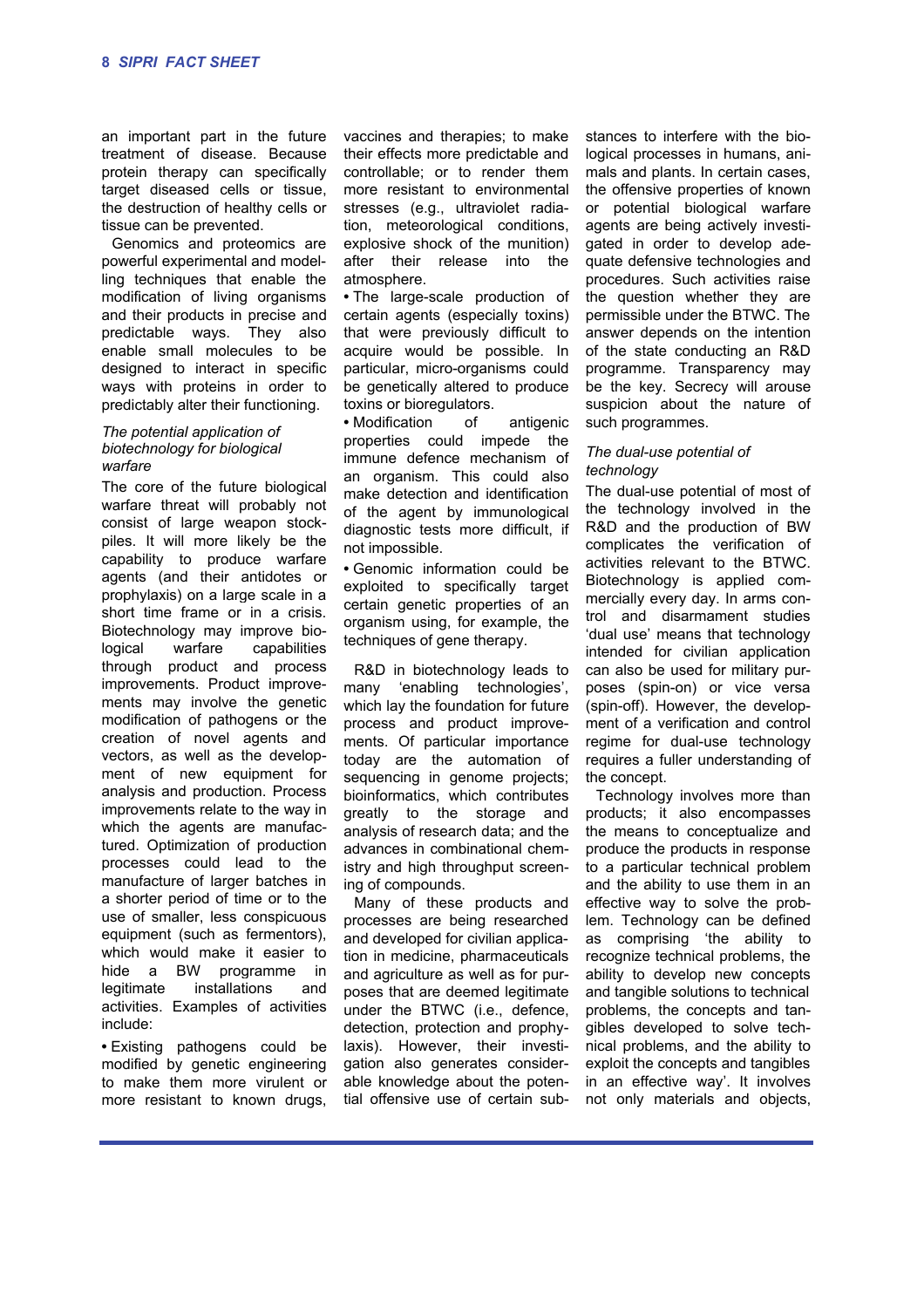

but also capital, knowledge and skills as well as principles, techniques and systems for the management of R&D and production processes.

Dual-use technology is technology that 'has current or potential military and civilian applications'. A dual-use transfer occurs whenever a technology is used for a civilian or military purpose that differs from the purpose which was originally envisaged. This transfer may take place inside an economic unit (e.g., a research institute or a company) or between economic units (e.g., after a sale).

Most of the technologies required for the manufacture of BW have important legitimate civilian applications. The convention uses the 'general purpose criterion' (GPC) to distinguish between the legitimate and

prohibited application of technology: parties to the BTWC can never under any circumstances develop, produce, stockpile or otherwise acquire or retain biological agents *for purposes other than prophylaxis, protection or other peaceful uses*. The convention also orders the destruction of existing biological warfare agents, delivery systems and other equipment or their diversion to peaceful purposes, and prohibits the transfer of BWrelevant technologies to any recipient if they are intended for purposes prohibited by the convention. In other words, the purposes for which they may be applied are prohibited, not the technologies themselves. The BTWC identifies certain purposes that are exempt from the ban on BW. Consequently, dual-use transfers are only permitted for

uses not prohibited by it. The dual-use concept is often understood in the context of spinon and spin-off effects. Under the BTWC, however, the differentiation between prohibited and nonprohibited purposes does not equal the distinction between civilian and military activities regarding dual-use technology transfers. In the light of the fact that many of the civilian and most of the military permitted purposes are related to BW defence, protection and prophylaxis, the issue of technology transfer becomes two-dimensional (see figure).

The BTWC prohibits all technology transfers from the left to the right side of the figure and between quadrants B and D under all circumstances. Technology transfers from B and D to either A or C are permitted only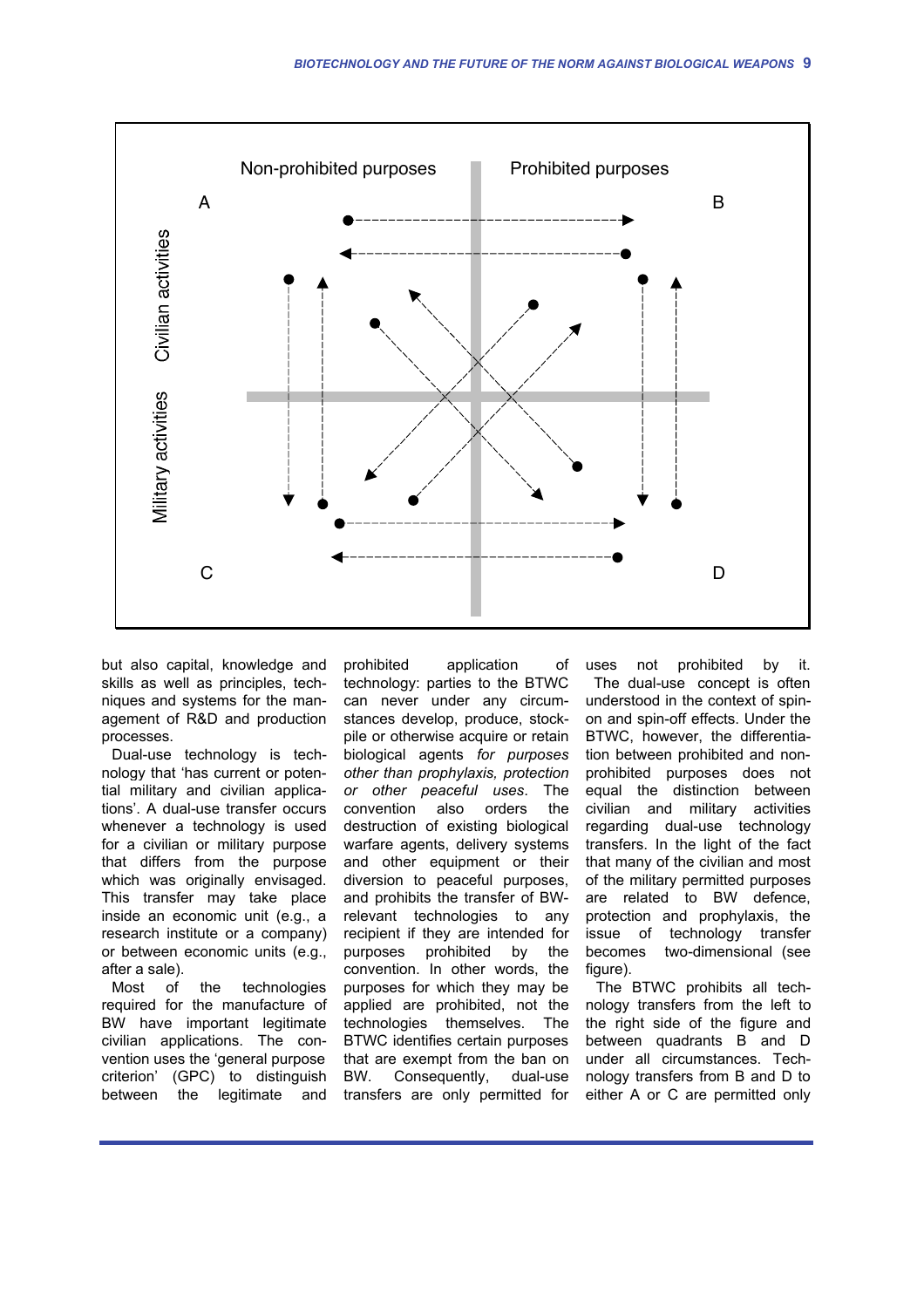once: for the conversion of BWrelated technologies and installations to non-prohibited purposes. The 'window of opportunity' is limited: according to Article II of the BTWC such conversion should take place as soon as possible, but not later than nine months after entry into force of the convention. Because the BTWC does not make a formal distinction between civilian and military activities, it does not constrain technology transfers between quadrants A and C as they serve the specified nonprohibited purposes. The dualuse potential of the technologies in these civilian and military activities may be exploited to the fullest. Advances in the civilian sector can benefit the goal of improved defence, protection and prophylaxis, while some of the research and products from the military sector can serve society as a whole.

The real challenge for a future BTWC verification and monitoring regime lies in the fact that many beneficial technologies developed in quadrants A and C can be directly applied in offensive BW programmes or involve the study of the offensive aspects of biological warfare. While this realization of the dual-use potential of the relevant technologies may not be realized currently, the resort to 'off-the-shelf' technology to quickly acquire BW in a future conflict is not unthinkable.

Furthermore, as was noted in the historical example of the American War of Independence, dominance in BW defence may grant a military force significant advantages over its opponents. Because such a force will be less deterred by natural or deliberate disease, a unilateral advance in BW defence might increase the likelihood of armed intervention in order to resolve political conflicts. The growing importance of BW defence may also lead to an arms competition in this field, which would decrease the willingness of states to participate in a future BW verification regime or share their technologies with other countries.

# **Preventing the misuse of biotechnology**

Technology developments relevant to the BTWC pose a significant challenge to both the convention and its future verification and monitoring regime. In the post-cold war era, with its increased attention on proliferation, the concept of verification needs to be expanded or reconsidered. Depending on the type of treaty, verification mechanisms are traditionally tailored to certify the absence or presence of treaty-controlled items and their destruction, if required. Verification mechanisms can be included to monitor the use or consumption of goods that may pose a threat to the treaty objectives.

Under a future BTWC regime verification will have to focus on keeping technology transfers as transparent as possible, thereby building confidence. Intangible technologies—data collection and processing, knowledge, techniques and skills—are central to the biotechnological revolution. Only minute amounts of pathogens, genetic materials or other cell components are needed to start R&D and production of BW. Therefore, it is unlikely that a material-balance accounting mechanism, like the one used under the nuclear safeguards system, can be adapted to monitor BTWC-relevant transfers. (The model has proven problematic under the CWC.)

Proliferation studies focus principally on the patterns of transfer of tangible objects, such as agents and equipment, and the threat of the immediate realization of the dual-use potential of these objects (i.e., the acquisition by recipient countries or sub-state actors of technology developed for civilian use and its application for the purpose of acquiring BW).

Biotechnology produces enabling technologies for many civilian applications that contribute to information accumulation and improvement of products and processes. Information influences the society in which the development takes place, but it also spreads across national borders. While lateral proliferation processes are undeniably taking place, the greatest challenge to the future BTWC regime may come from massive application of civilian biotechnology for the purpose of acquiring a biological warfare capability by a state facing a security threat.

If future verification or monitoring tools to the BTWC are to remain relevant, it will require mechanisms to deal with such a possibility. In addition to verification and monitoring of the destruction and non-production of BW in states parties, a future verification regime will have to incorporate an understanding of biotechnology and technology transfer processes that goes beyond products. Technology transfers between economic units within a state and between economic units across national boundaries must become transparent. All economic units involved in a transaction will share the responsibility of ensuring that the dual-use potential of the technologies is not realized, and such a commitment will become a key component for granting transfer licences.

The principle also applies to scientific and student exchanges as in-depth background knowledge will enhance the transparency of the activities of insti-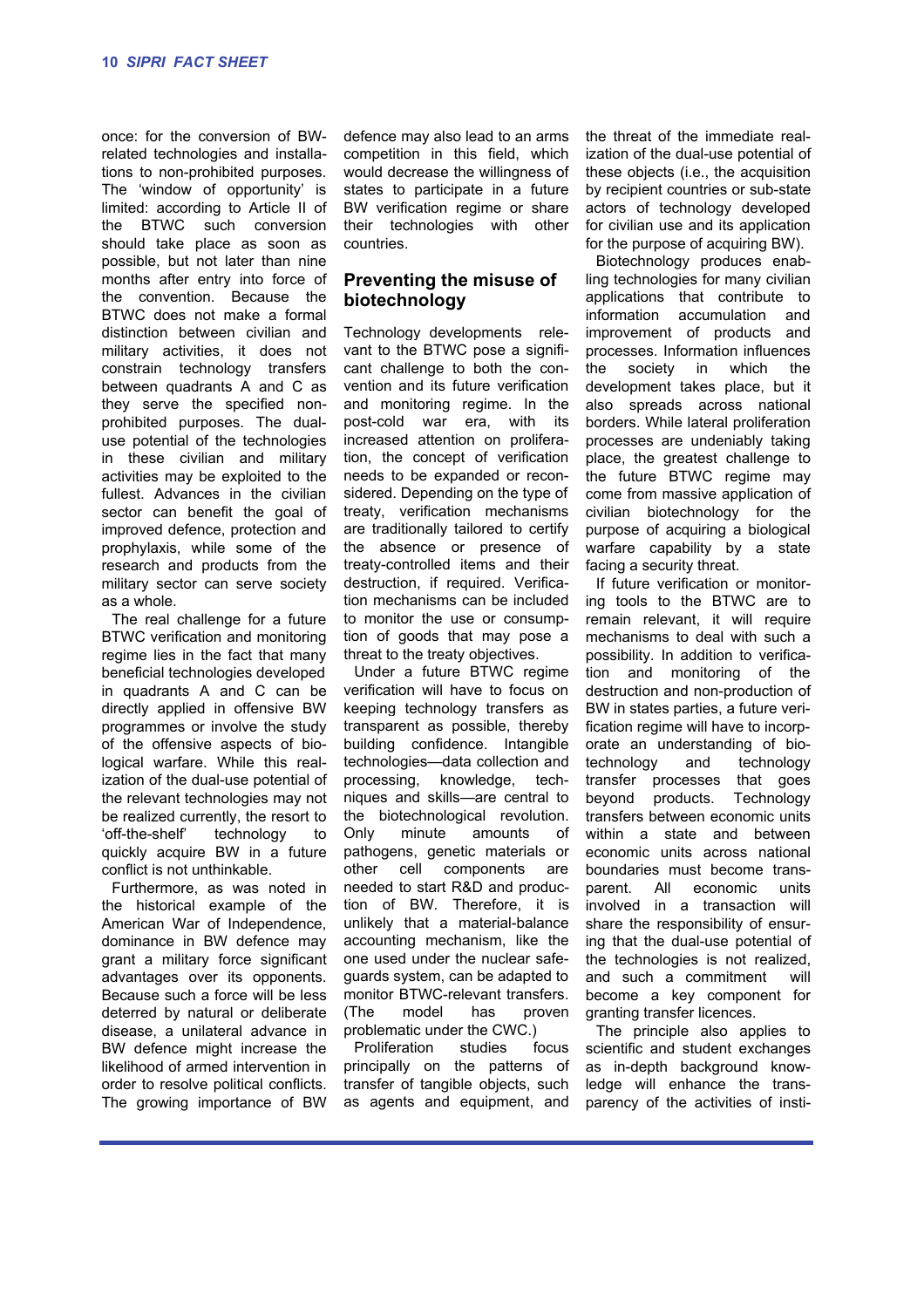tutes and individuals. The national authorities and international organization which will be necessary under any future verification and transparency mechanism will monitor the transparency of relevant technology transfers. This mechanism of shared responsibilities between suppliers and recipients can facilitate assistance to countries because confidence in compliance will grow, while making it harder for countries or terrorist organizations to acquire BWrelevant technologies.

This set of tools will have to be supplemented with extensive positive security guarantees in order to reduce the disproportionate military advantage a party might gain by 'defecting' from the treaty. Such guarantees do not solely entail the right of access to assistance and protection (subject to the transparency conditions outlined above), but also involve dynamic decision-making procedures in order to be able to respond swiftly and decisively to a rapidly developing crisis. If adequately implemented, the mechanisms to enhance the transparency of technology transfers may provide sufficient warning of an impending massive transfer of civilian technology for prohibited purposes.

The greatest challenge to the BTWC may nevertheless come from the novel conceptualization of disease offered by biotechnology. The historical overview in this fact sheet illustrates how humankind has been able to exploit nature to its advantage in ways that are consistent with its conception of nature. The use of disease moved from luring an opponent into a diseased area to the pollution of the environment. Once it was understood that it was a physiological condition, disease was deliberately transferred using vectors (e.g., blankets that had been in contact with a diseased person). After the causative agents had been identified, bacteria and viruses became possible weapons of war. This pathogen-based understanding of disease forms the foundation of the way in which the norm against biological warfare was formulated in the 20th century. The notion of bacterial warfare in the Geneva Protocol (viruses were still not well understood in 1925) was expanded to biological and toxin warfare in the BTWC (which also covers fungi, rickettsia, etc.). The novel conceptualization of disease follows from the focus of biotechnology on chemical and genetic actions and other processes on the sub-cell level. Future warfare agents may not just be pathogens that were genetically or chemically modified to enhance virulence, stability or resistance to environmental stress after release, but also parts of genetic code or biochemical materials that are directed to interfere with specific biological processes inside a cell. Some agents may also be designed to degrade the immunological defences of an organism rather than to cause disease directly. Combined with new vectoring technologies that can accurately deliver the warfare agent to the correct part of the cell biological warfare may become too attractive for states to resist.

In order to take account of biotechnological developments, the various review conferences have expanded the understanding of the core prohibition in Article I of the BTWC to address new products and processes. However, biotechnology is expanding rapidly and moving into associated fields (such as combinational chemistry and informatics), and soon the addition of new technologies and processes to the understanding of the norm will not suffice. Biotechnological innovation is currently advancing so quickly that the five-year interval between the review conferences is too long a period to keep the key prohibition sufficiently updated. In this way, the biotechnological revolution may create loopholes in the ban on BW and provide opportunities for novel weapon developments. As a consequence, if humankind is to be prevented from exploiting this new conceptualization of disease for hostile purposes the need may soon arise to reformulate the core prohibition of the BTWC in order to keep it relevant in the coming decades.

# **Select bibliography**

- Ad Hoc Group of Governmental Experts to Identify and Examine Potential Verification Measures from a Scientific and Technical Standpoint, BTWC Third Review Conference report, BWC/CONF.III/VEREX/ 9, Geneva, 1993.
- Dando, M., 'Benefits and threats of developments in biotechnology and genetic engineering', *SIPRI Yearbook 1999: Armament, Disarmament and International Security* (Oxford University Press: Oxford, 1999), pp. 596–611.
- Molas-Gallart, J., 'Which way to go? Defence technology and the diversity of "dual-use" technology transfer', *Research Policy*, vol. 26 (1997), pp. 367–85.
- Protocol to the Convention on the Prohibition of the Development, Production and Stockpiling of Bacteriological (Biological) and Toxin Weapons and on Their Destruction, BTWC Ad Hoc Group document FUTURE BWC/AD HOC GROUP/ CRP.8, 30 Mar. 2001.
- World Health Organization, *Health Aspects of Biological and Chemical Weapons*, Unofficial draft report, Geneva, 17 Aug. 2001.
- Zanders, J. P., 'The proliferation of biological weapons: a threat assessment', *Disarmament Forum*, no. 4 (2000), pp. 7–18.